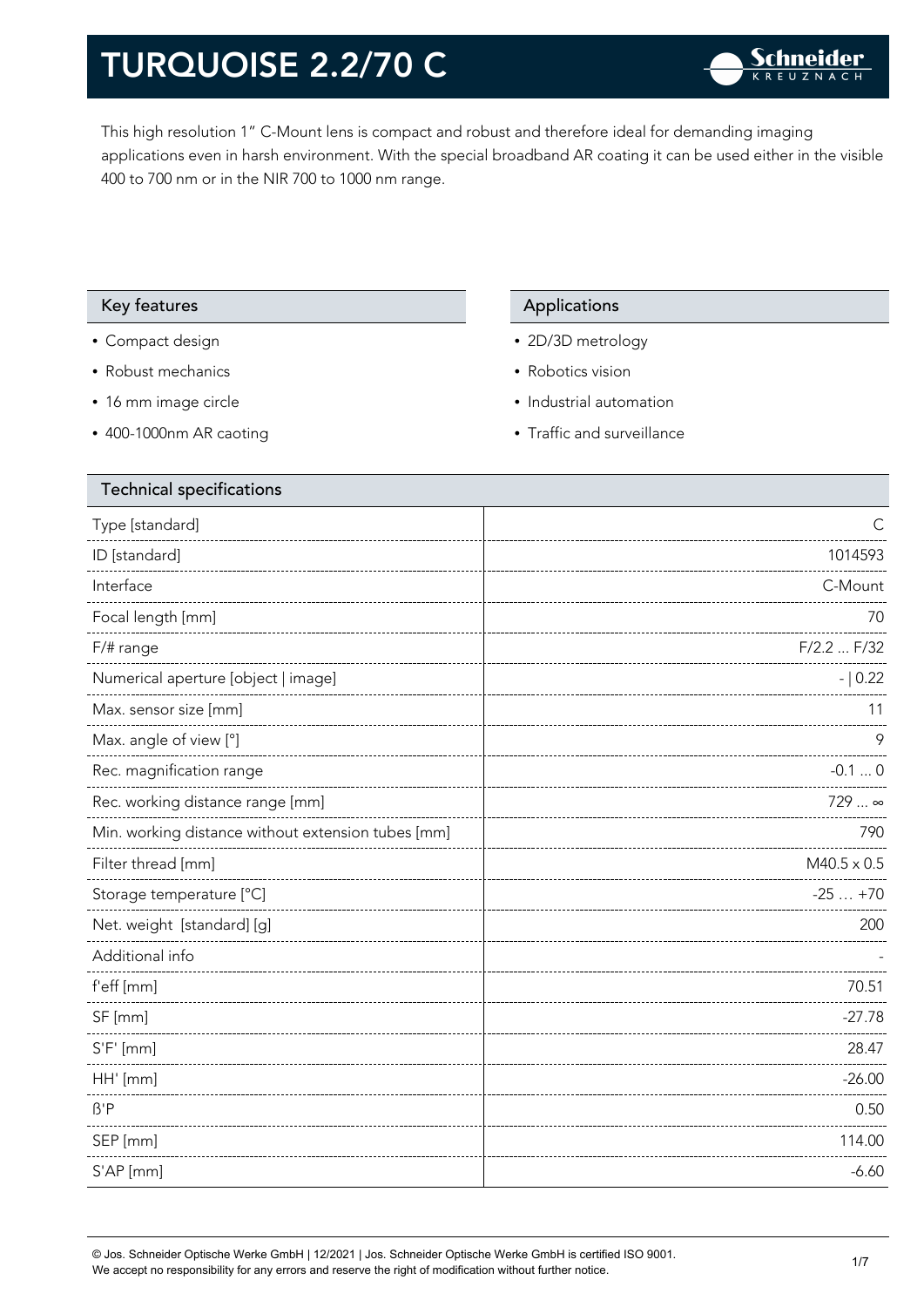

### MTF charts

| Spectrum name    |     |     |        |        |     |     |
|------------------|-----|-----|--------|--------|-----|-----|
| Wavelengths [nm] | 425 | 475 | 525    | 575    | 625 | 675 |
| Rel. weights [%] |     | Ó   | $\sim$ | $\cap$ | 1 Q |     |



© Jos. Schneider Optische Werke GmbH | 12/2021 | Jos. Schneider Optische Werke GmbH is certified ISO 9001. We accept no responsibility for any errors and reserve the right of modification without further notice.<br>We accept no responsibility for any errors and reserve the right of modification without further notice.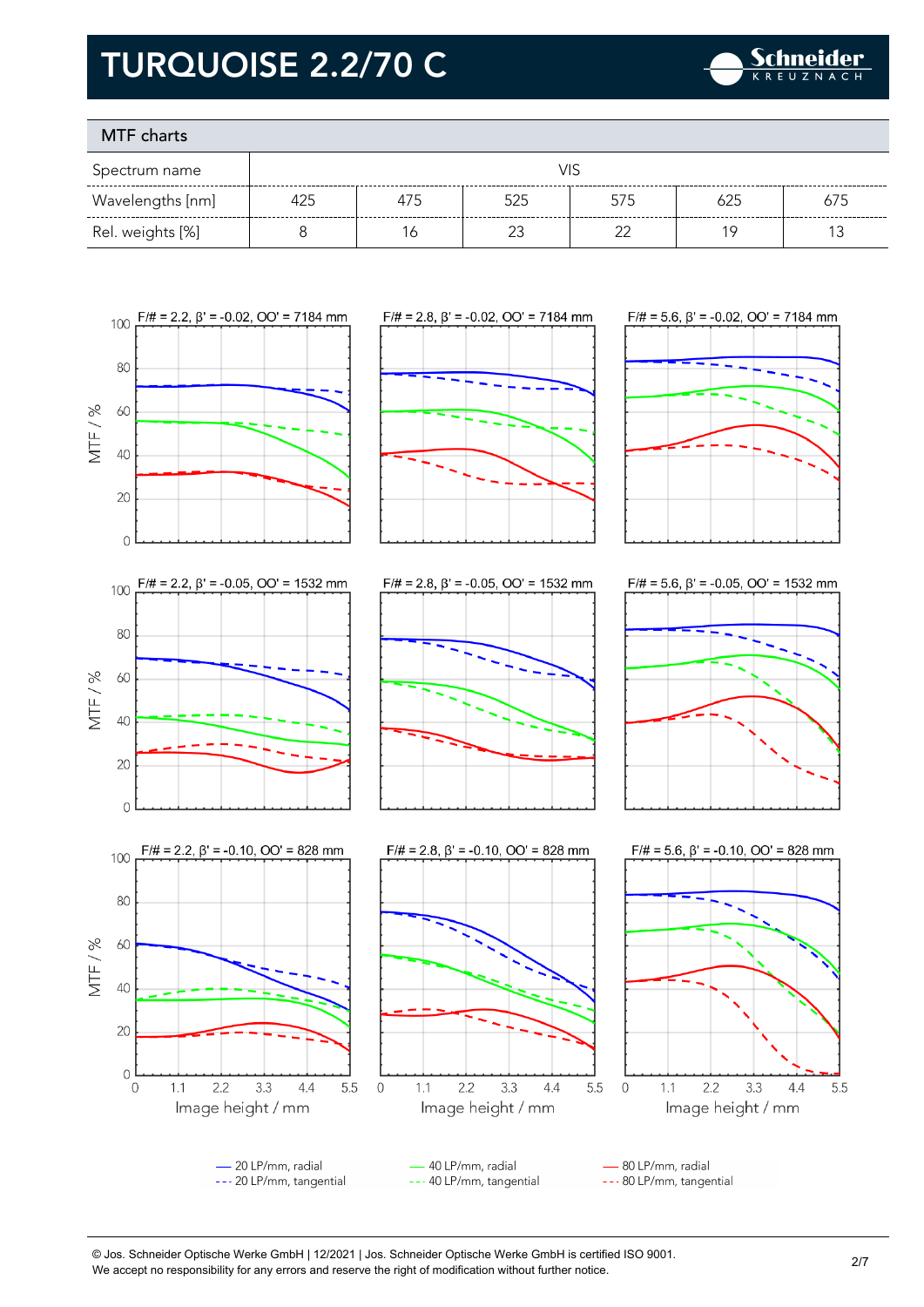

#### Rel. illumination vs. image height



| - -                      | F/# = 2.2, $\beta$ = -0.01              |  |
|--------------------------|-----------------------------------------|--|
| - -                      | $F/\ddot{}=2.8,~\beta = -0.01$          |  |
| - -                      | F/# = 5.6, $\beta$ = -0.01              |  |
| $\overline{\phantom{0}}$ | $F/\ddot{}=2.2,~\beta$ = -0.05          |  |
|                          | $F/\ddot{\pi} = 2.8, \ \beta = -0.05$   |  |
| $\overline{\phantom{0}}$ | $F/\ddot{=} = 5.6, \ \beta = -0.05$     |  |
|                          | $F/\ddot{\pi} = 2.2, \ \ \beta = -0.10$ |  |
|                          | $F/\ddot{\pi} = 2.8, \ \ \beta = -0.10$ |  |
|                          | $F/\ddot{=} = 5.6, \ \beta = -0.10$     |  |

#### Distortion vs. image height



#### Transmittance vs. wavelength



© Jos. Schneider Optische Werke GmbH | 12/2021 | Jos. Schneider Optische Werke GmbH is certified ISO 9001. We accept no responsibility for any errors and reserve the right of modification without further notice.<br>We accept no responsibility for any errors and reserve the right of modification without further notice.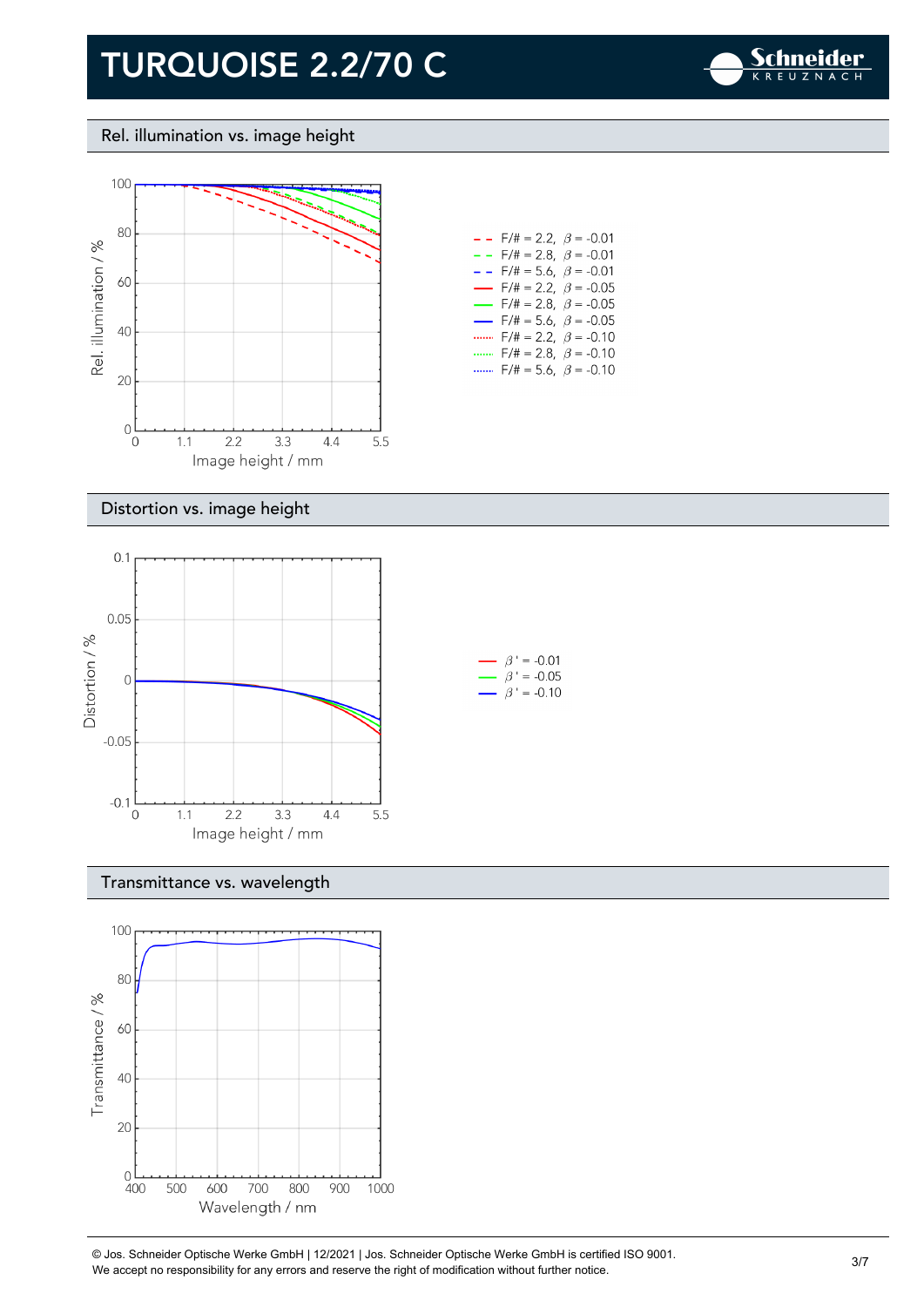

### Technical drawings

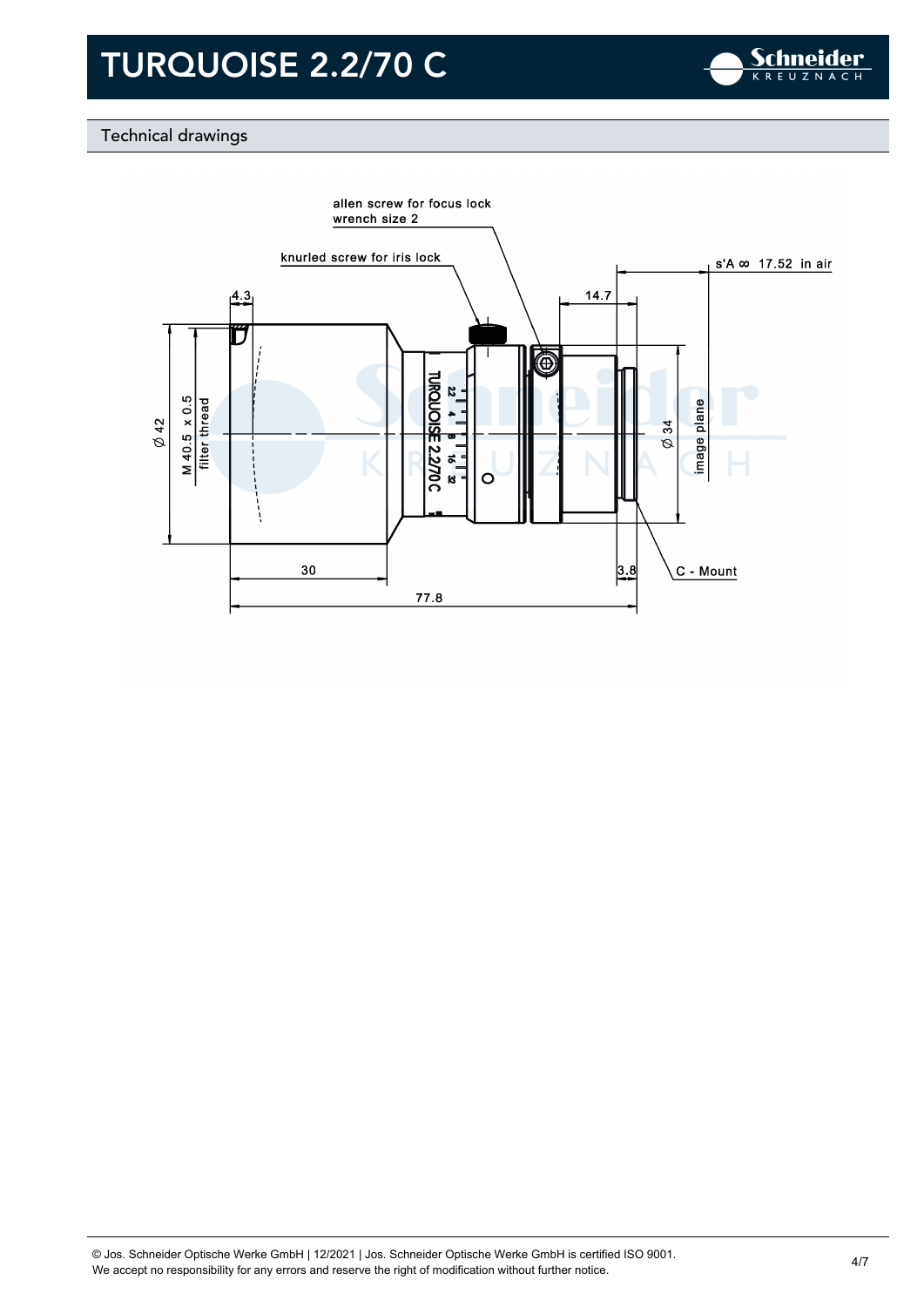

| Accessories    | Mount                    | Eff. length      |         |
|----------------|--------------------------|------------------|---------|
| Adapter        | CS-Mount                 | $5 \text{ mm}$   | 25081   |
|                | C-Mount / $M42 \times 1$ | $5.5 \text{ mm}$ | 1075817 |
| Extension tube | C-Mount / C-Mount        | $5 \, \text{mm}$ | 39316   |
|                | C-Mount / C-Mount        | $8 \text{ mm}$   | 39315   |
|                | C-Mount / C-Mount        | $10 \text{ mm}$  | 39312   |